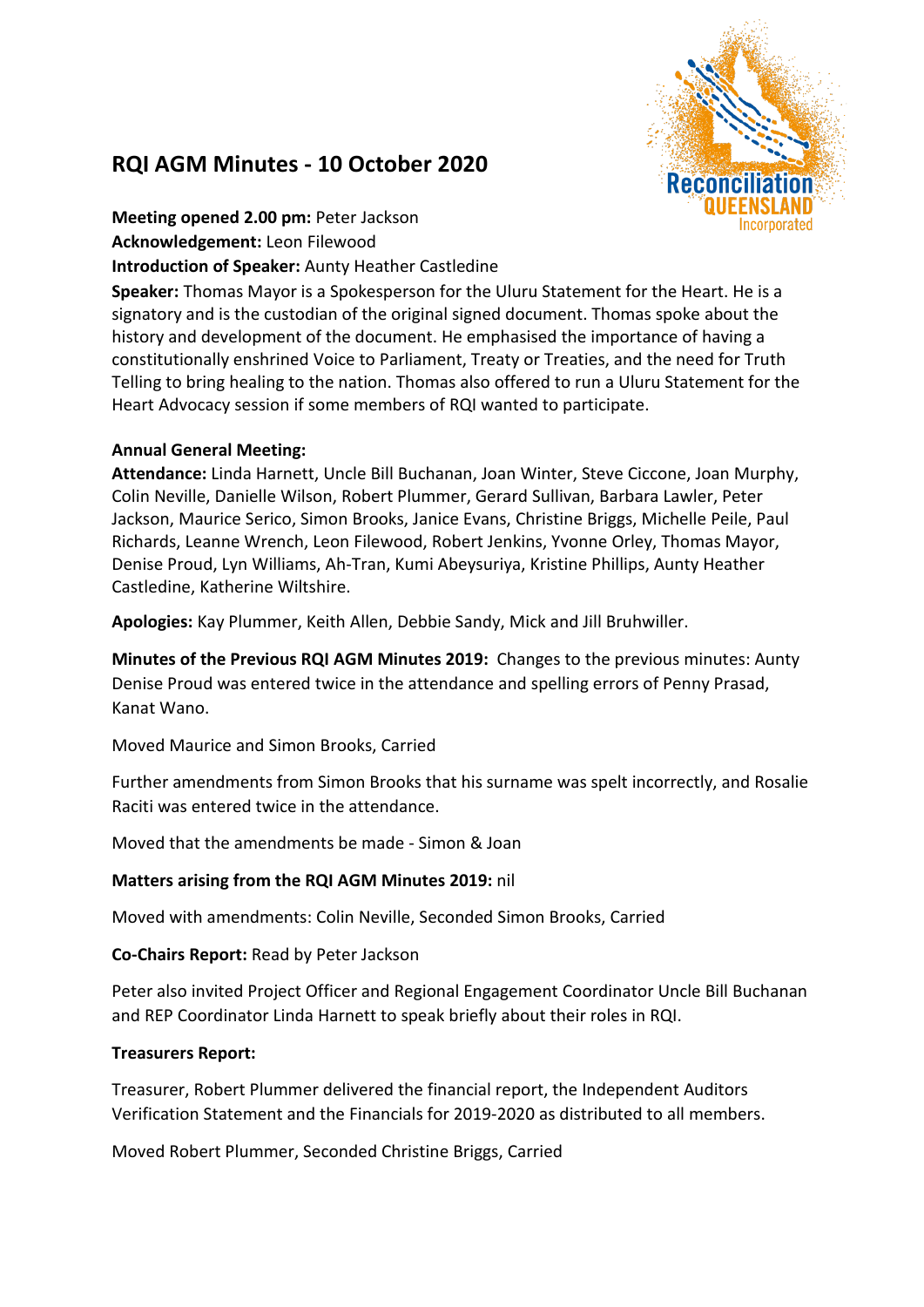## **Receipt, Consideration and Adoption of the Financial Statements of RQI for the Year Ended 30th June 2020 and Reports by Executive Officers and Auditors:**

Robert Plummer moved, seconded, Jan Evans, Katharine Wiltshire abstained. Carried

## **Appointment of the Auditor:**

Previous Auditor, Colin Grant has semi-retired, and he has recommended Shaheda Ismail of the same office at Trevor Wolff and Associates complete the Audit for RQI. The reduced price will remain the same. Moved Linda Harnett, Seconded Robert Plummer, Carried.

## **Election of Executive & Committee Members conducted by Peter Jackson**

## **Election of Co-Chairs:**

**Indigenous Co-Chair (TSI)** Leon Filewood

Christine Briggs moved, Mark Baumgart seconded, carried

## **Election of Executive Member:**

**Secretary**, Linda Harnett

Moved Jan Evans, seconded Robert Plummer, carried

## **Election of Committee Members:**

Mark Baumgart

Aunty Heather Castledine

Libby Ferrari

Colin Neville

Aunty Denise Proud

Rosalie Raciti

Maurice Serico

Moved Jan Evans, Seconded Christine Briggs, Carried

All members were elected unopposed.

**General Business:** nil

**Meeting Closed:** 3.40 pm

*Nominators and Seconders overpage:*